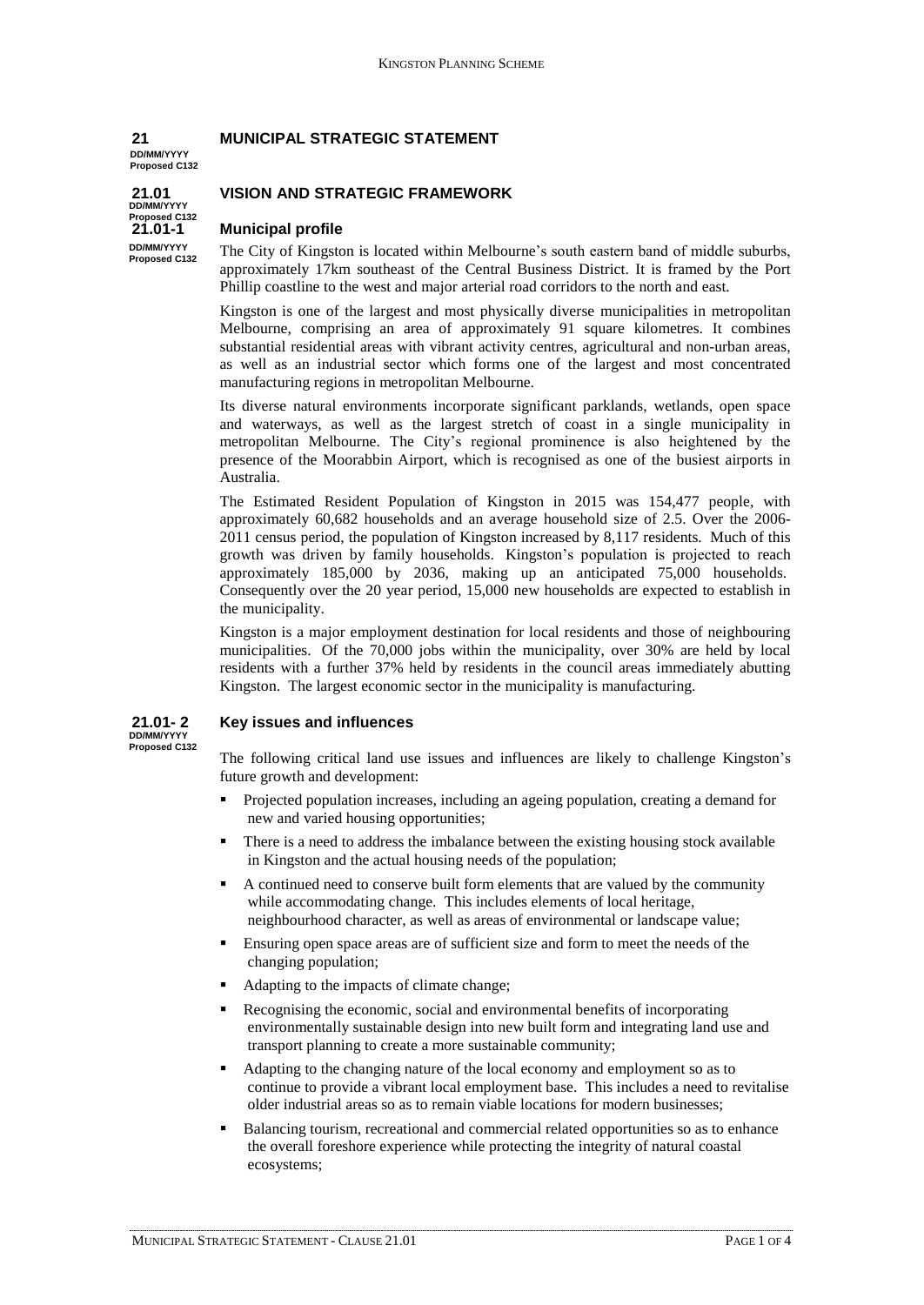- Rehabilitation of landfill sites in a way that is viable and sustainable;
- Continuing to manage the green wedge area and the Moorabbin Airport as key features of the municipality that are sought to be retained into the long term.

### **21.01-3 Strategic vision**

**DD/MM/YYYY Proposed C132**

The One Vision Council Plan 2013-2017 identifies the vision for Council as:

*A diverse, dynamic community where we all share a sustainable, safe attractive environment and a thriving economy.*

The Municipal Strategic Statement supports and delivers the specific strategic plans and documents listed in the Council Plan.

The Council vision is directed into strategic land use principles for Kingston as follows:

#### **Settlement**

- The network of activity centres is reinforced to facilitate the provision of a diverse range of retail/commercial experiences as well as enabling public transport patronage and the access to services and facilities is optimised through integrated transport and land use planning.
- Providing a settlement pattern that can positively influence the health and well being of the community.
- An urban settlement pattern that can accommodate a sustainable rate of growth commensurate with the constraints associated with local areas.
- Green wedge land is effectively managed to achieve sustainable land use outcomes.
- Green wedge land is effectively managed to achieve sustainable land use outcomes.<br>■ The long-term role of Kingston's green wedge is established and progressively implemented. The long-term role of Kingston's green wedge is established and progressively implemented.<br>Open space provision meets the changing leisure and recreation needs of Kingston's
- growing population.

### **Environmental and landscape values**

- The competing demands on Kingston's foreshore are effectively addressed.
- Areas of ecological significance and the biodiversity they support are protected and where possible, restored.
- Areas of landscape value are protected and enhanced.

#### **Environmental risks**

- Identified environmental risks, including climate change impacts, are effectively managed and considered in all land use planning and mitigation decisions.
- Risks associated with extreme weather events on human health are recognised and addressed.

#### **Natural resource management**

- Water resources are holistically managed to improve the efficiency of water use and the quality of water.
- Former extractive industry and land fill sites are restored and rehabilitated to best practice standards.

### **Built environment and heritage**

- High standards of urban design form the cornerstone of all land use and development decision making enhancing community safety, creating vibrant places and preserving areas of significant character.
- Environmentally Sustainable Development principles and new approaches to contemporary design are embraced in all new developments.
- Places of built and cultural heritage are identified, recognised and conserved for future generations.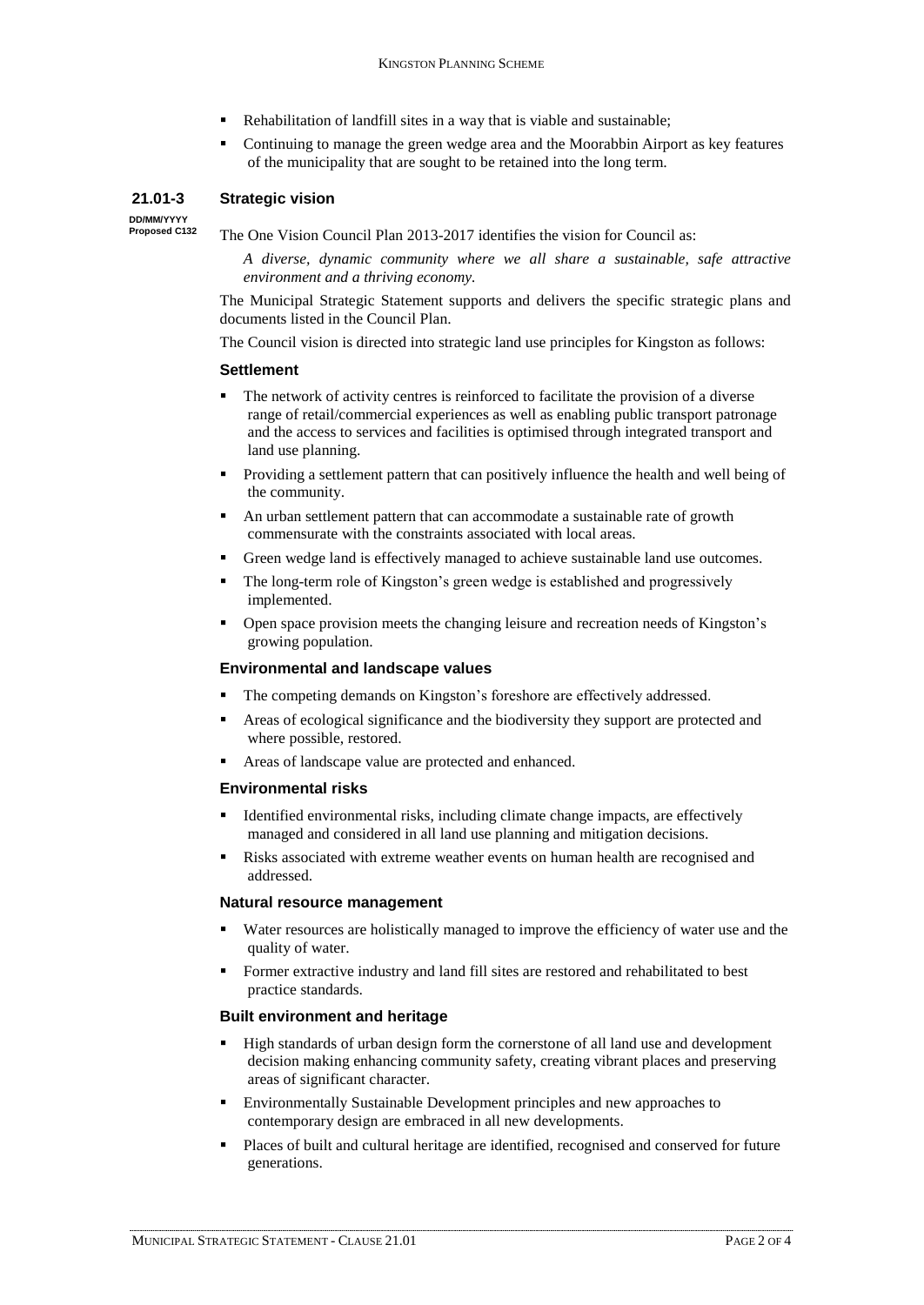# **Housing**

- Greater diversity of housing types and dwellings are provided to meet the needs of the changing population.
- Access to affordable housing is facilitated.

## **Economic development**

- Local employment provision matches the needs of the changing workforce and economy.
- The manufacturing sector continues to play a major employment role in both a regional and State context.
- New employment opportunities are created by the reuse and redevelopment of old industrial sites.

# **Transport**

- A balanced transport network is established to provide a range of options to meet the **the france of the freight network is established to provide a range of options to meet the**<br>transport and freight needs of Kingston's residents, businesses and through traffic.
- Activity centres are the focus for integration of public transport, pedestrian and cycle systems with community and social infrastructure.
- Planning and renewal of community infrastructure is managed to achieve optimal community benefit and to meet the long term needs of the community.
- Strong community hubs are established at locations next to activity centres and public transport to provide integrated services, programs and activities to the community.

# **21.01- 4 Strategic framework plan**

**DD/MM/YYYY Proposed C132**

Council has prepared a Strategic Framework Plan which identifies the major strategic directions for the municipality that are derived from the principles and vision. The objectives and strategies of the following sections seek to implement the key elements of the Strategic Framework Plan.